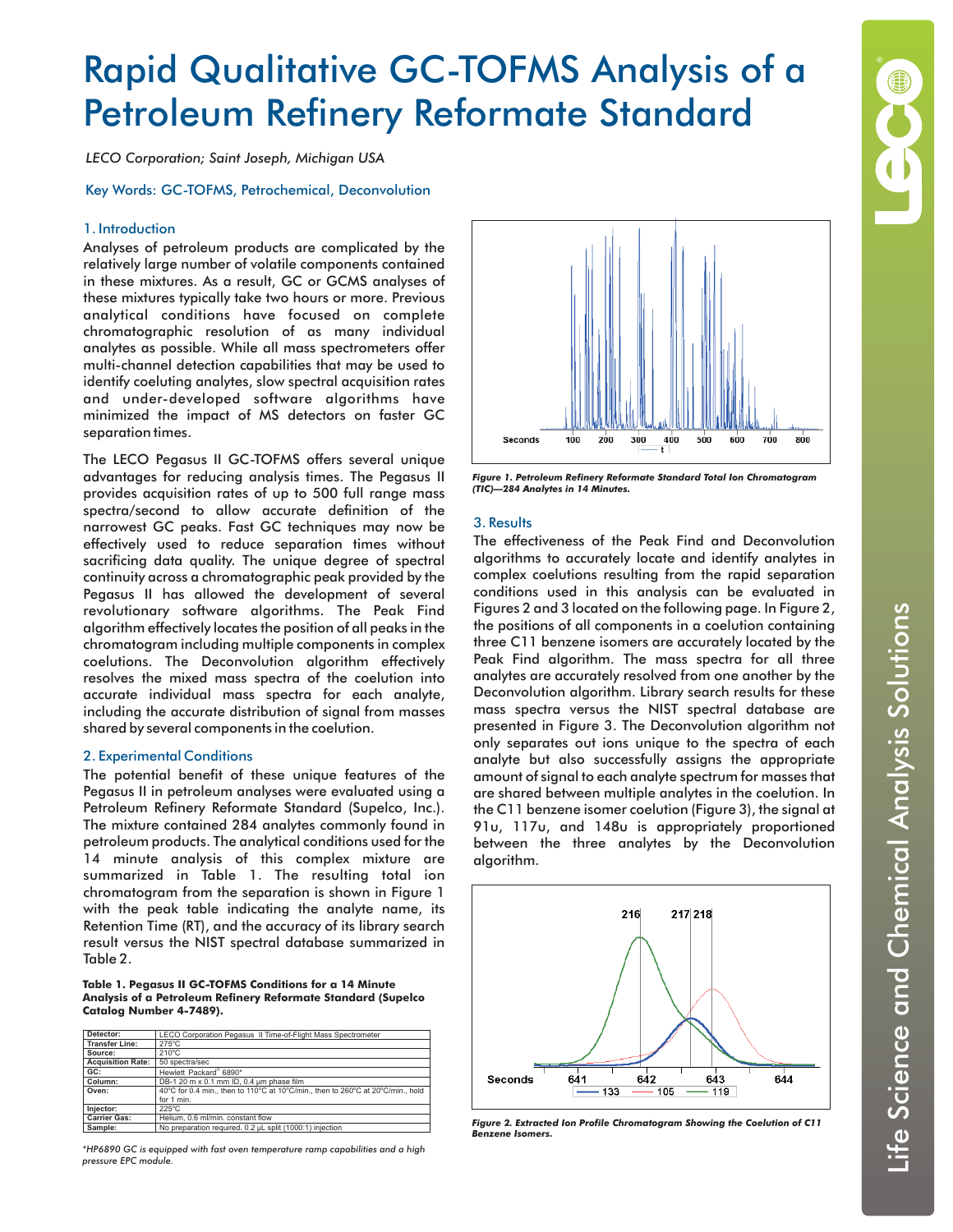#### **Table 2: Petroleum Refinery Reformate Standard Peak Table With the Similarity and Reverse Similarity Numbers Resulting From Comparison of the Acquired Spectra to the NIST Mass Spectral Database.**

|          | Peak <i>Name</i>                                | RT<br>(sec)      | <b>Similarity</b> |            | Reverse Formula  |
|----------|-------------------------------------------------|------------------|-------------------|------------|------------------|
| 1        | Isobutane                                       | 73.51            | 899               | 900        | C4H10            |
| 2        | <b>Butane</b>                                   | 78.83            | 961               | 964        | C4H10            |
| 3        | Propane, 2,2-dimethyl-                          | 81.47            | 875               | 875        | C5H12            |
| 4        | 2-Butene, (Z)-                                  | 83.51            | 687               | 898        | C4H <sub>8</sub> |
| 5        | 1-Butene, 3-methyl-                             | 91.49            | 892               | 892        | C5H10            |
| 6        | iso-Pentane                                     | 96.93            | 876               | 900        | C5H12            |
| 7        | 1-Pentene                                       | 101.47           | 852               | 872        | C5H10            |
| 8        | 1-Butene, 2-methyl-                             | 103.81           | 868               | 917        | C5H10            |
| 9<br>10  | Pentane<br>2-Pentene, (Z)-                      | 105.71<br>108.29 | 946               | 949<br>905 | C5H12<br>C5H10   |
| 11       | 2-Pentene, (E)-                                 | 111.57           | 885<br>860        | 863        | C5H10            |
| 12       | 2-Butene, 2-methyl-                             | 113.67           | 877               | 933        | C5H10            |
| 13       | Butane, 2,2-dimethyl-                           | 121.53           | 915               | 915        | C6H14            |
| 14       | Cyclopentene                                    | 130.59           | 912               | 918        | C5H <sub>8</sub> |
| 15       | 1-Pentene, 4-methyl-                            | 131.63           | 817               | 818        | C6H12            |
| 16       | 1-Pentene, 3-methyl-                            | 132.71           | 895               | 896        | C6H12            |
| 17       | Cyclopentane                                    | 136.99           | 874               | 875        | C5H10            |
| 18       | Butane, 2,3-dimethyl-                           | 137.31           | 878               | 882        | C6H14            |
| 19       | Pentane, 2-methyl-                              | 139.37           | 877               | 882        | C6H14            |
| 20       | Pentane, 3-methyl-                              | 148.13           | 926               | 928        | C6H14            |
| 21       | 1-Pentene, 2-methyl-                            | 150.45           | 915               | 916        | C6H12            |
| 22       | Pentane, 2,4-dimethyl-<br>Hexane                | 157.89           | 795<br>944        | 797<br>951 | C7H16            |
| 23<br>24 |                                                 | 159.05<br>161.33 | 911               | 934        | C6H14<br>C6H12   |
| 25       | 2-Hexene, (E)-<br>2-Pentene, 4-methyl-          | 162.85           | 853               | 859        | C6H12            |
| 26       | 2-Pentene, 3-methyl-,                           | 165.69           | 917               | 917        | C6H12            |
| 27       | (Z)-<br>Cyclopentene, 3-                        | 166.03           | 828               | 916        | C6H10            |
| 28       | methyl-<br>2-Hexene, (Z)-                       | 168.07           | 856               | 856        | C6H12            |
| 29       | Cyclopentene, 4-                                | 168.25           | 756               | 770        | C6H10            |
| 30       | methyl-<br>1-Butene, 2,3-                       | 172.41           | 909               | 909        | C6H12            |
|          | dimethyl-                                       |                  |                   |            |                  |
| 31<br>32 | Pentane, 2,2-dimethyl-<br>Cyclopentane, methyl- | 176.51<br>179.53 | 896<br>873        | 897<br>874 | C7H16<br>C6H12   |
| 33       | Pentane, 2,4-dimethyl-                          | 180.81           | 873               | 877        | C7H16            |
| 34       | 1,3-Cyclopentadiene,<br>1-methyl-               | 184.19           | 704               | 910        | C6H8             |
| 35       | Butane, 2,2,3-<br>trimethyl-                    | 186.31           | 880               | 881        | C7H16            |
| 36       | 1-Pentene, 3.4-<br>dimethyl-                    | 190.81           | 657               | 810        | C7H14            |
| 37       | 1-Pentene, 2,4-<br>dimethyl-                    | 193.77           | 793               | 866        | C7H14            |
| 38       | Cyclopentane,<br>methylene-                     | 197.31           | 831               | 853        | C6H10            |
| 39       | Benzene                                         | 199.85           | 927               | 944        | C6H6             |
| 40<br>41 | Pentane, 3,3-dimethyl-<br>2-Pentene, 3-ethyl-   | 202.53<br>204.21 | 834<br>869        | 839<br>869 | C7H16<br>C7H14   |
| 42       | Cyclohexane                                     | 206.79           | 918               | 920        | C6H12            |
| 43       | Pentane, 2,2,3-<br>trimethyl-                   | 208.35           | 658               | 679        | C8H18            |
| 44       | Hexane, 2-methyl-                               | 212.13           | 872               | 874        | C7H16            |
| 45       | Pentane, 2,3-dimethyl-                          | 214.47           | 938               | 938        | C7H16            |
| 46       | Cyclopentane, 1,1-<br>dimethyl-                 | 217.93           | 897               | 900        | C7H14            |
| 47       | Hexane, 3-methyl-                               | 220.35           | 872               | 876        | C7H16            |
| 48       | 5-Methyl-2-hexene, c&t                          | 222.25           | 885               | 889        | C7H14            |
| 49       | Cyclopentane, 1,3-<br>dimethyl-                 | 226.73           | 914               | 921        | C7H14            |
| 50       | Pentane, 3-ethyl-                               | 228.63           | 727               | 755        | C7H16            |
| 51       | Cyclopentane, 1,3-<br>dimethyl-                 | 229.41           | 913               | 927        | C7H14            |
| 52       | Cyclopentane, 1,2-<br>dimethyl-, trans-         | 231.77           | 893               | 893        | C7H14            |
| 53<br>54 | 3-Methyl-3-hexene, c&t<br>3-Heptene             | 235.65<br>238.27 | 935<br>918        | 954<br>951 | C7H14<br>C7H14   |
| 55       | Heptane                                         | 241.77           | 939               | 942        | C7H16            |
| 56       | 3-Methyl-3-hexene, c&t                          | 242.79           | 912               | 941        | C7H14            |

|            | Peak Name                                                  | <b>RT</b>        | <b>Similarity</b> | Reverse    | Formula         |
|------------|------------------------------------------------------------|------------------|-------------------|------------|-----------------|
|            |                                                            | (sec)            |                   |            |                 |
| 57         | 2-Heptene                                                  | 244.63           | 825               | 832        | C7H14           |
| 58         | 3-Methyl-3-hexene, c&t                                     | 246.93           | 909               | 926        | C7H14           |
| 59         | 1-Pentene, 2,3-<br>dimethyl-                               | 249.53           | 907               | 928        | C7H14           |
| 60         | 2,3-Dimethyl-1,4-<br>pentadiene                            | 252.31           | 854               | 871        | C7H12           |
| 61         | 2-Heptene                                                  | 252.75           | 909               | 911        | C7H14           |
| 62         | 2-Pentene, 3,4-                                            | 253.85           | 909               | 914        | C7H14           |
| 63         | dimethyl-, (Z)-<br>2-Hexene, 5,5-<br>dimethyl-, (Z)-       | 257.35           | 711               | 825        | C8H16           |
| 64         | Hexane, 2,2-dimethyl-                                      | 262.51           | 847               | 848        | C8H18           |
| 65         | Cyclohexane, methyl-                                       | 263.79           | 878               | 878        | C7H14           |
| 66         | Cyclopentane, 1,1,3-<br>trimethyl-                         | 265.71           | 864               | 876        | C8H16           |
| 67         | Hexane, 2,5-dimethyl-                                      | 272.15           | 933               | 944        | C8H18           |
| 68         | Hexane, 2,4-dimethyl-                                      | 274.63           | 890               | 897        | C8H18           |
| 69         | 3,4-Dimethyl-2-hexene<br>(c,t)                             | 278.97           | 684               | 765        | C8H16           |
| 70         | Hexane, 3,3-dimethyl-                                      | 283.03           | 888               | 890        | C8H18           |
| 71         | 3-Ethyl-4-methyl-2-                                        | 285.39           | 727               | 832        | C8H16           |
| 72         | pentene<br>Cyclopentane, 1,2,3-<br>trimethyl-, (1à,2à,3á)- | 290.29           | 852               | 852        | C8H16           |
| 73         | 1,2-Hexadiene, 5-<br>methyl-                               | 292.85           | 670               | 735        | C7H12           |
| 74         | 1-Heptene, 3-methoxy-                                      | 293.81           | 465               | 622        | C8H16O          |
| 75         | <b>Toluene</b>                                             | 303.55           | 848               | 854        | C7H8            |
| 76         | Hexane, 2,3-dimethyl-                                      | 303.99           | 886               | 887        | C8H18           |
| 77         | Cyclopentane, 1,2,4-<br>trimethyl-, (1à,2á,4à)-            | 304.49           | 692               | 707        | C8H16           |
| 78         | Pentane, 3-ethyl-2-<br>methyl-                             | 305.35           | 893               | 894        | C8H18           |
| 79         | Heptane, 2-methyl-                                         | 307.95           | 876               | 882        | C8H18           |
| 80         | Heptane, 4-methyl-                                         | 309.53           | 886               | 887        | C8H18           |
| 81         | Butane, 2,2,3-<br>trimethyl-                               | 312.41           | 873               | 877        | C7H16           |
| 82         | Heptane, 3-methyl-                                         | 315.89           | 879               | 891        | C8H18           |
| 83         | Hexane, 3-ethyl-                                           | 317.11           | 887               | 888        | C8H18           |
| 84         | Cyclopropane, 1,1-<br>dimethyl-                            | 317.67           | 750               | 829        | C5H10           |
| 85         | Cyclopentane, 1,1,3,4-<br>tetramethyl-, trans-             | 319.95           | 773               | 805        | C9H18           |
| 86         | 1.3-Dimethyl-<br>cyclohexane, c&t                          | 321.57           | 861               | 907        | C8H16           |
| 87         | Cyclopentane, 1,2,3-<br>trimethyl-, (1à,2à,3à)-            | 321.83           | 895               | 906        | C8H16           |
| 88         | 1.3-Dimethyl-<br>cyclohexane, c&t                          | 323.33           | 865               | 917        | C8H16           |
| 89<br>90   | Oxetane, 3,3-dimethyl-<br>3-Heptene, 4-methyl-             | 325.27<br>325.87 | 792<br>794        | 826<br>801 | C5H10O<br>C8H16 |
| 91         | Heptane, 2,2-dimethyl-                                     | 326.33           | 863               | 863        | C9H20           |
| 92         | 5-Methyl-3-heptene                                         | 327.05           | 844               | 847        | C8H16           |
| 93         | Heptane, 3-methylene-                                      | 327.67           | 816               | 818        | C8H16           |
| 94         | 2,4-Dimethyl hexene-1                                      | 328.03           | 724               | 739        | C8H16           |
| 95         | Cyclohexane, 1,1-<br>dimethyl-                             | 329.79           | 808               | 857        | C8H16           |
| 96         | Cyclopentane, 1-ethyl-<br>3-methyl-, trans-                | 330.97           | 864               | 865        | C8H16           |
| 97         | 3-Heptene, 4-methyl-                                       | 332.41           | 816               | 818        | C8H16           |
| 98         | Cyclopentane, 1-ethyl-<br>3-methyl-                        | 333.33           | 841               | 842        | C8H16           |
| 99         | 2-Octene                                                   | 335.07           | 870               | 877        | C8H16           |
| 100        | 5,5-Dimethyl-1,3-<br>hexadiene                             | 336.45           | 704               | 779        | C8H14           |
| 101        | 3-Heptene, 3-methyl-                                       | 338.05           | 896               | 928        | C8H16           |
| 102<br>103 | 2,3-Dimethyl-1-hexene<br>1-Pentanol, 2-ethyl-              | 339.55<br>341.95 | 763<br>785        | 769<br>814 | C8H16<br>C7H16O |
| 104        | Hexane, 2,4-dimethyl-                                      | 342.35           | 917               | 918        | C8H18           |
| 105        | 3-Heptene, 3-methyl-                                       | 344.45           | 858               | 889        | C8H16           |
| 106        | 1à,2á,3à,4á-Tetra-                                         | 346.39           | 667               | 786        | C9H18           |
|            | methylcyclopentane                                         |                  |                   |            |                 |

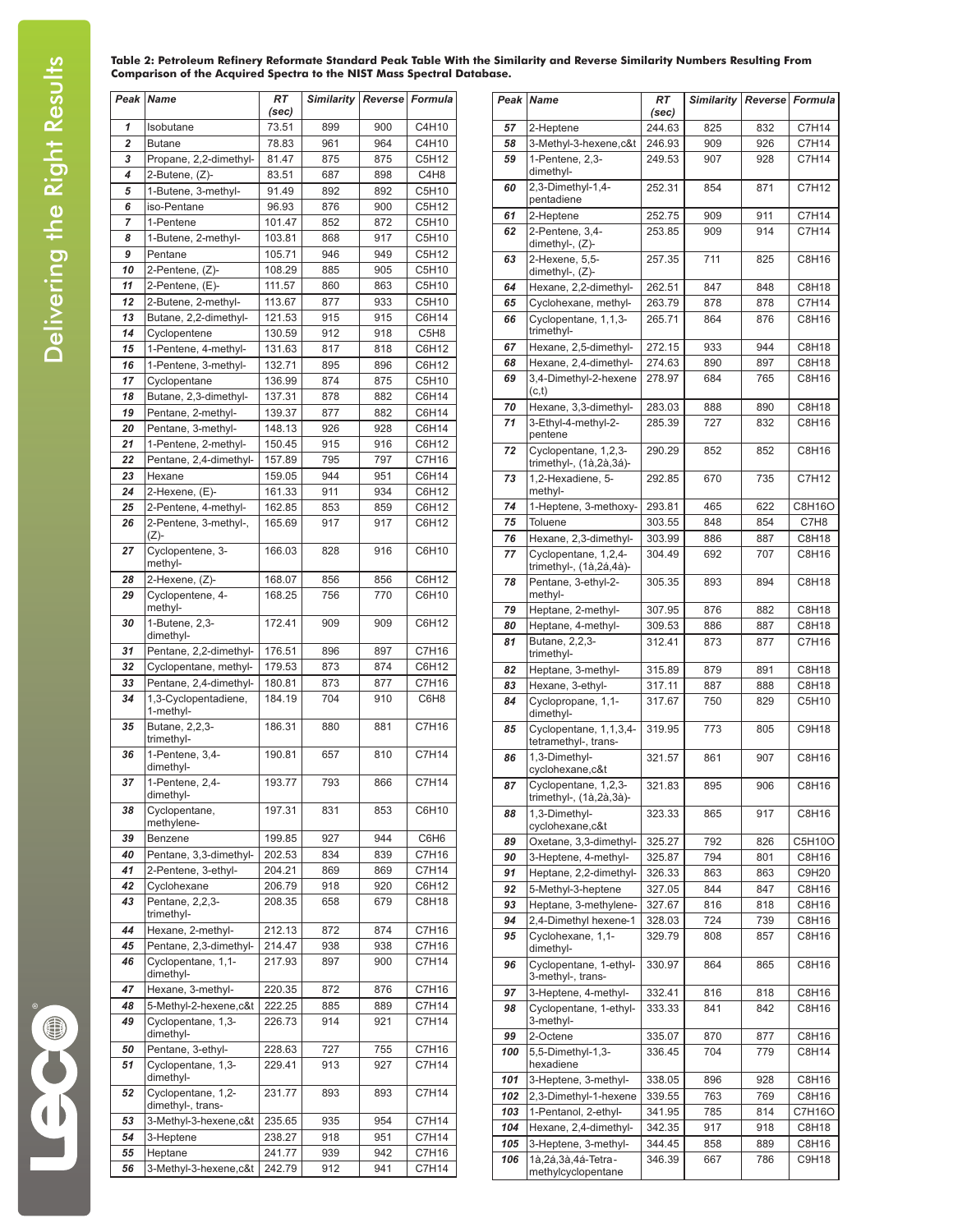| Peak       | <b>Name</b>                                                           | <b>RT</b><br>(sec) | <b>Similarity</b> | Reverse    | Formula        |
|------------|-----------------------------------------------------------------------|--------------------|-------------------|------------|----------------|
| 107        | 3-Octene, (E)-                                                        | 349.13             | 842               | 857        | C8H16          |
| 108        | 4-Methyl-1,3-                                                         | 350.39             | 878               | 888        | C8H14          |
| 109        | heptadiene (c,t)<br>Hexane, 2,4,4-                                    | 352.67             | 837               | 838        | C9H20          |
|            | trimethyl-                                                            |                    |                   |            |                |
| 110        | 2-Octene                                                              | 354.01             | 861               | 865        | C8H16          |
| 111        | Cyclopentane, (1-<br>methylethyl)-                                    | 356.01             | 808               | 808        | C8H16          |
| 112        | Hexane, 2,3,5-<br>trimethyl-                                          | 360.55             | 863               | 877        | C9H20          |
| 113        | Butane, 2-cyclopropyl-                                                | 362.39             | 731               | 765        | C7H14          |
| 114<br>115 | Heptane, 2,2-dimethyl-<br>Cyclopentane, 1-ethyl-                      | 363.21<br>366.43   | 913<br>855        | 913<br>855 | C9H20<br>C8H16 |
|            | 3-methyl-, trans-                                                     |                    |                   |            |                |
| 116        | Heptane, 2,4-dimethyl-                                                | 367.37             | 910               | 911        | C9H20          |
| 117        | Pentane, 3-ethyl-2,2-<br>dimethyl-                                    | 369.71             | 811               | 856        | C9H20          |
| 118        | Heptane, 4,4-dimethyl-                                                | 371.07             | 870               | 871        | C9H20          |
| 119        | Octane, 3,5-dimethyl-                                                 | 374.11             | 858               | 883        | C10H22         |
| 120<br>121 | Cyclopentane, propyl-<br>Cyclopentane, 1-                             | 376.55<br>379.17   | 779<br>830        | 843<br>861 | C8H16<br>C9H16 |
|            | methyl-2-(2-propenyl)-,<br>trans-                                     |                    |                   |            |                |
| 122        | Heptane, 2,5-dimethyl-                                                | 381.53             | 915               | 915        | C9H20          |
| 123        | 1-Hexene, 3,5,5-<br>trimethyl-                                        | 385.09             | 830               | 852        | C9H18          |
| 124        | 1à,2á,3à,4á-<br>Tetramethylcyclopenta<br>ne                           | 389.41             | 752               | 760        | C9H18          |
| 125        | Cyclohexane, 1-ethyl-<br>1-methyl-                                    | 391.25             | 796               | 813        | C9H18          |
| 126        | Ethylbenzene                                                          | 399.93             | 875               | 876        | C8H10          |
| 127        | Hexane, 2,3-dimethyl-                                                 | 401.15             | 516               | 686        | C8H18          |
| 128        | 1-Hexene, 2,5,5-<br>trimethyl-                                        | 402.55             | 698               | 749        | C9H18          |
| 129<br>130 | m-Xylene                                                              | 407.37<br>410.79   | 838<br>898        | 854<br>945 | C8H10<br>C8H10 |
| 131        | p-Xylene<br>3,4-Dimethylheptane                                       | 412.41             | 590               | 632        | C4H7N3         |
| 132        | (manual)<br>4-Methyloctane                                            | 413.25             | 590               | 632        | Ο<br>C4H7N3    |
|            | (manual)                                                              |                    |                   |            | O              |
| 133        | p-Xylene                                                              | 413.45             | 847               | 863        | C8H10          |
| 134        | 1-Hexene, 3,3,5-<br>trimethyl-                                        | 414.93             | 574               | 775        | C9H18          |
| 135        | Heptane, 3-ethyl-<br>Octane. 3-methyl-                                | 418.87             | 796               | 844        | C9H20          |
| 136<br>137 | o-Xylene                                                              | 420.41<br>435.99   | 901<br>670        | 901<br>671 | C9H20<br>C8H10 |
| 138        | 1-Ethyl-3-<br>methylcyclohexane<br>(c,t)                              | 442.19             | 757               | 795        | C9H18          |
| 139        | 1-Heptene, 3-methyl-                                                  | 442.91             | 785               | 802        | C8H16          |
| 140        | 2-Methyl-2-octene                                                     | 445.11             | 798               | 817        | C9H18          |
| 141        | Cyclopentane, 1,3-<br>dimethyl-2-(1-methyle-<br>thenyl)-, (1à,2à,3á)- | 446.05             | 731               | 757        | C10H18         |
| 142        | Nonane                                                                | 448.59             | 897               | 897        | C9H20          |
| 143        | 2-Furanol, tetrahydro-<br>2-methyl-                                   | 450.39             | 785               | 804        | C5H10O<br>2    |
| 144        | 2-Nonene, (E)-                                                        | 450.79             | 799               | 799        | C9H18          |
| 145<br>146 | Butane, 2-cyclopropyl-<br>Cyclohexane, 1-ethyl-                       | 452.99<br>459.33   | 772<br>854        | 874<br>854 | C7H14<br>C9H18 |
| 147        | 2-methyl-, cis-<br>Isooctane,                                         | 463.35             | 763               | 786        | C10H20         |
| 148        | (ethenyloxy)-<br>Isopropylbenzene                                     | 465.13             | 893               | 894        | O<br>C9H12     |
| 149        | 2-Octenal, (E)-                                                       | 467.17             | 536               | 749        | C8H14O         |
| 150        | Heptane, 3-methyl-                                                    | 467.85             | 844               | 865        | C8H18          |
| 151        | Hexane, 3-ethyl-4-                                                    | 474.43             | 880               | 881        | C9H20          |
| 152        | methyl-<br>Pentane, 2,2,3,3-<br>tetramethyl-                          | 475.87             | 785               | 785        | C9H20          |
| 153        | Octane, 2,7-dimethyl-                                                 | 478.39             | 791               | 793        | C10H22         |
| 154        | Cyclohexane, propyl-                                                  | 480.77             | 783               | 792        | C9H18          |
| 155        | Benzene, 2-propenyl-                                                  | 482.25             | 722               | 724        | C9H10          |
| 156        | Nonane, 3-methyl-                                                     | 483.45             | 863               | 863        | C10H22         |

|            | Peak Name                                    | RT<br>(sec)      | Similarity   Reverse   Formula |            |                  |
|------------|----------------------------------------------|------------------|--------------------------------|------------|------------------|
| 157        | Heptane, 3,3,5-                              | 486.01           | 832                            | 832        | C10H22           |
|            | trimethyl-                                   |                  |                                |            |                  |
| 158        | Octane, 3,6-dimethyl-                        | 489.45           | 838                            | 845        | C10H22           |
| 159        | Benzene, propyl-                             | 493.65           | 871                            | 872        | C9H12            |
| 160        | Benzene, 1-ethyl-3-<br>methyl-               | 501.47           | 867                            | 868        | C9H12            |
| 161        | Benzene, 1-ethyl-4-<br>methyl-               | 503.15           | 868                            | 868        | C9H12            |
| 162        | Benzene, 1,3,5-<br>trimethyl-                | 506.49           | 885                            | 897        | C9H12            |
| 163        | Benzene, 1,2,3-<br>trimethyl-                | 507.37           | 924                            | 925        | C9H12            |
| 164        | Nonane, 2-methyl-                            | 509.97           | 869                            | 869        | C10H22           |
| 165        | Octane, 3-ethyl-                             | 513.13           | 860                            | 870        | C10H22<br>C9H12  |
| 166        | Benzene, 1-ethyl-2-<br>methyl-               | 515.37           | 836                            | 846        |                  |
| 167        | 1,2,4-Trimethyl-<br>benzene                  | 516.35           | 881                            | 894        | C9H12            |
| 168        | Benzene, 1-propenyl-,<br>(E)-                | 522.27           | 825                            | 843        | C9H10            |
| 169        | Benzene, 1,2,3-<br>trimethyl-                | 529.77           | 905                            | 906        | C9H12            |
| 170        | Benzene, 1,2,3-<br>trimethyl-                | 530.93           | 901                            | 903        | C9H12            |
| 171<br>172 | Decane<br>Isobutylbenzene                    | 537.65<br>539.45 | 870<br>858                     | 878<br>862 | C10H22<br>C10H14 |
| 173        | sec-Butylbenzene                             | 541.61           | 889                            | 905        | C10H14           |
| 174        | Benzene, 1-methyl-4-                         | 548.95           | 830                            | 830        | C10H14           |
| 175        | (1-methylethyl)-<br>Benzene, 1,2,3-          | 550.77           | 918                            | 920        | C9H12            |
| 176        | trimethyl-<br>Benzene, 1,2-diethyl-          |                  |                                |            | C10H14           |
| 177        | Indane                                       | 551.11<br>559.35 | 826<br>877                     | 838<br>889 | C9H10            |
| 178        | Benzene, 1-methyl-2-<br>(1-methylethyl)-     | 560.57           | 850                            | 866        | C10H14           |
| 179        | Indene                                       | 563.31           | 850                            | 859        | C9H8             |
| 180        | Benzene, 1,3-diethyl-                        | 567.59           | 868                            | 871        | C10H14           |
| 181        | Benzene, 1-methyl-3-<br>propyl-              | 569.83           | 888                            | 888        | C10H14           |
| 182        | Benzene, 1-methyl-4-<br>propyl-              | 572.79           | 869                            | 869        | C10H14           |
| 183        | Benzene, butyl-                              | 573.55           | 826                            | 835        | C10H14           |
| 184        | Benzene, 4-ethyl-1,2-<br>dimethyl-           | 574.07           | 885                            | 885        | C10H14           |
| 185        | Benzene, 1,4-diethyl-                        | 576.99           | 836                            | 840        | C10H14           |
| 186        | Benzene, 1-methyl-2-<br>propyl-              | 581.21           | 850                            | 854        | C10H14           |
| 187        | Benzene, 2-ethyl-1,4-<br>dimethyl-           | 587.55           | 882                            | 882        | C10H14           |
| 188        | Benzene, 1-ethyl-2,4-<br>dimethyl-           | 589.07           | 866                            | 866        | C10H14           |
| 189        | Benzene, 1-butenyl-,<br>(E)-                 | 591.21           | 909                            | 924        | C10H12           |
| 190        | Benzene, 4-ethyl-1,2-<br>dimethyl-           | 593.19           | 884                            | 884        | C10H14           |
| 191        | 2,3-Dihydro-1-<br>methylindene               | 594.73           | 891                            | 927        | C10H12           |
| 192        | Benzene, 1-methyl-2-<br>(1-methylethyl)-     | 597.51           | 889                            | 889        | C10H14           |
| 193        | Benzene, 1-methyl-4-<br>(2-methylpropyl)-    | 603.79           | 842                            | 850        | C11H16           |
| 194        | Benzene, 1-ethyl-4-(1-<br>methylethyl)-      | 604.01           | 775                            | 838        | C11H16           |
| 195        | Benzene, (1,1-<br>dimethylpropyl)-           | 605.07           | 846                            | 848        | C11H16           |
| 196        | Undecane                                     | 605.67           | 805                            | 838        | C11H24           |
| 197        | Benzene, 1-methyl-2-<br>(1-methylethyl)-     | 606.55           | 881                            | 881        | C10H14           |
| 198        | Benzene, (1-<br>methylbutyl)-                | 608.13           | 878                            | 896        | C11H16           |
| 199        | Benzene, (1,1-<br>dimethylpropyl)-           | 609.45           | 760                            | 760        | C11H16           |
| 200        | Benzene, 2,4-dimethyl-<br>1-(1-methylethyl)- | 610.53           | 859                            | 877        | C11H16           |
| 201        | Benzene, 1,2,4,5-<br>tetramethyl-            | 614.15           | 898                            | 898        | C10H14           |

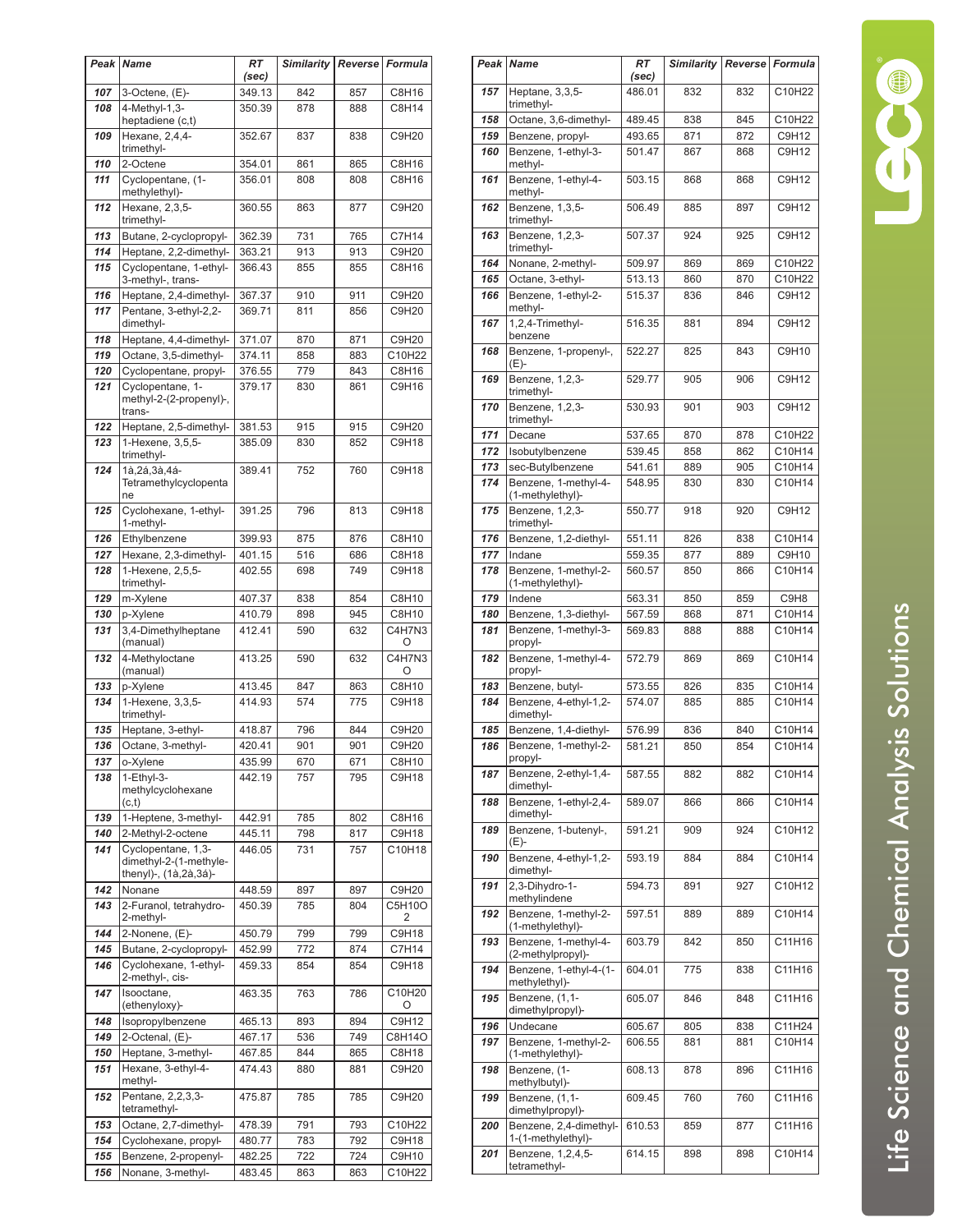|     | Peak Name                                      | <b>RT</b><br>(sec) | <b>Similarity</b> | <b>Reverse</b> Formula |        |
|-----|------------------------------------------------|--------------------|-------------------|------------------------|--------|
| 202 | Benzene, 1,2,3,5-<br>tetramethyl-              | 616.69             | 876               | 877                    | C10H14 |
| 203 | Benzene, (2-methyl-1-<br>propenyl)-            | 618.55             | 795               | 882                    | C10H12 |
| 204 | Benzene, (1,1-                                 | 624.45             | 848               | 849                    | C11H16 |
| 205 | dimethylpropyl)-<br>Benzene, 2,4-diethyl-1-    | 626.71             | 915               | 923                    | C11H16 |
|     | methyl-                                        |                    |                   |                        |        |
| 206 | Indan, 1-methyl-                               | 627.71             | 898               | 898                    | C10H12 |
| 207 | Benzene, 1,3-diethyl-5-<br>methyl-             | 628.61             | 850               | 859                    | C11H16 |
| 208 | Benzene, (1-<br>ethylpropyl)-                  | 630.51             | 783               | 803                    | C11H16 |
| 209 | Benzene, 1-butynyl-                            | 632.61             | 907               | 913                    | C10H10 |
| 210 | Benzene, 1-methyl-4-                           | 633.45             | 837               | 838                    | C11H16 |
| 211 | (2-methylpropyl)-<br>Benzene, (2-methyl-1-     | 634.19             | 908               | 924                    | C10H12 |
| 212 | propenyl)-<br>Benzene, 1,2,3,4-                | 635.93             | 878               | 879                    | C10H14 |
| 213 | tetramethyl-<br>Benzene, (1-                   | 637.07             | 795               | 817                    | C11H16 |
| 214 | methylbutyl)-<br>Benzene, (1,1-                | 639.09             | 865               | 869                    | C11H16 |
|     | dimethylpropyl)-                               |                    |                   |                        |        |
| 215 | Benzene, 2,4-dimethyl-<br>1-(1-methylethyl)-   | 639.37             | 868               | 875                    | C11H16 |
| 216 | Benzene, (1,1-<br>dimethylpropyl)-             | 641.91             | 843               | 845                    | C11H16 |
| 217 | Benzene, 2,4-dimethyl-<br>1-(1-methylethyl)-   | 642.63             | 847               | 855                    | C11H16 |
| 218 | Benzene, 1-methyl-4-<br>(2-methylpropyl)-      | 642.95             | 860               | 861                    | C11H16 |
| 219 | Benzene, (1,1-<br>dimethylpropyl)-             | 646.61             | 858               | 862                    | C11H16 |
| 220 | Naphthalene                                    | 653.21             | 866               | 870                    | C10H8  |
| 221 | Benzene, 1-ethyl-4-(1-                         | 654.09             | 843               | 876                    | C11H16 |
|     | methylethyl)-                                  |                    |                   |                        |        |
| 222 | 1H-Indene, 2,3-<br>dihydro-1,6-dimethyl-       | 656.53             | 792               | 860                    | C11H14 |
| 223 | Benzene, (1,1-<br>dimethylpropyl)-             | 657.57             | 829               | 830                    | C11H16 |
| 224 | Benzene, 2,4-dimethyl-<br>1-(1-methylethyl)-   | 659.81             | 918               | 936                    | C11H16 |
| 225 | Benzene, 2,4-diethyl-1-<br>methyl-             | 660.83             | 893               | 914                    | C11H16 |
| 226 | 1H-Indene, 2,3-<br>dihydro-4,7-dimethyl-       | 661.01             | 704               | 715                    | C11H14 |
| 227 | Benzene, 1,4-dimethyl-<br>2-(2-methylpropyl)-  | 664.15             | 628               | 805                    | C12H18 |
| 228 | Benzene, 2,4-dimethyl-<br>1-(1-methylethyl)-   | 665.67             | 910               | 926                    | C11H16 |
| 229 | Benzene, (1,1-<br>dimethylbutyl)-              | 668.73             | 740               | 748                    | C12H18 |
| 230 | Benzene, 1-ethyl-4-(1-                         | 671.63             | 871               | 886                    | C11H16 |
| 231 | methylethyl)-<br>Benzene, 1,4-dipropyl-        | 673.05             | 796               | 802                    | C12H18 |
| 232 | Benzene, (1,1-                                 | 673.51             | 742               | 781                    | C12H18 |
| 233 | dimethylbutyl)-<br>Naphthalene, 1,2,3,4-       | 679.21             | 763               | 768                    | C11H14 |
| 234 | tetrahydro-1-methyl-<br>Benzene, 1-ethyl-4-(1- | 680.17             | 851               | 862                    | C11H16 |
|     | methylethyl)-                                  |                    |                   |                        |        |
| 235 | Benzene, (1-ethyl-2-<br>propenyl)-             | 680.69             | 792               | 800                    | C11H14 |
| 236 | Benzene, 1,4-dimethyl-<br>2-(2-methylpropyl)-  | 682.09             | 601               | 722                    | C12H18 |
| 237 | Benzene, 2,4-dimethyl-<br>1-(1-methylpropyl)-  | 683.67             | 753               | 767                    | C12H18 |
| 238 | Benzene, 2,4-dimethyl-<br>1-(1-methylpropyl)-  | 685.91             | 768               | 771                    | C12H18 |
| 239 | Benzene, 1-(1-<br>ethylpropyl)-4-methyl-       | 688.33             | 758               | 759                    | C12H18 |
| 240 | $1H$ -Indene, 2,3-<br>dihydro-1,2-dimethyl-    | 688.81             | 877               | 877                    | C11H14 |
| 241 | Benzene, 1-(1-<br>ethylpropyl)-4-methyl-       | 689.31             | 647               | 647                    | C12H18 |
| 242 | Benzene, (1,1-<br>dimethylbutyl)-              | 691.01             | 703               | 718                    | C12H18 |
|     |                                                |                    |                   |                        |        |

|            | Peak Name                                               | RT<br>(sec)      | <b>Similarity</b> | Reverse    | Formula          |
|------------|---------------------------------------------------------|------------------|-------------------|------------|------------------|
| 243        | 1H-Indene, 2,3-<br>dihydro-1,3-dimethyl-                | 696.25           | 852               | 852        | C11H14           |
| 244        | Benzene, 2-ethenyl-<br>1,3,5-trimethyl-                 | 698.01           | 821               | 844        | C11H14           |
| 245        | Benzene, 2,4-dimethyl-<br>1-(1-methylethyl)-            | 704.93           | 895               | 911        | C11H16           |
| 246        | 1H-Indene, 2,3-<br>dihydro-1,2-dimethyl-                | 705.81           | 866               | 881        | C11H14           |
| 247        | Benzene, 2,4-dimethyl-<br>1-(1-methylpropyl)-           | 709.25           | 781               | 784        | C12H18           |
| 248        | Naphthalene, 2-<br>methyl-                              | 711.61           | 831               | 832        | C11H10           |
| 249        | Naphthalene, 1-<br>methyl-                              | 719.75           | 843               | 845        | C11H10           |
| 250        | Biphenyl                                                | 747.31           | 861               | 867        | C12H10           |
| 251        | Diphenylmethane                                         | 756.23           | 794               | 794        | C13H12           |
| 252        | Naphthalene, 2-ethyl-                                   | 757.13           | 891               | 907        | C12H12           |
| 253        | Naphthalene, 1-ethyl-                                   | 758.29           | 853               | 853        | C12H12           |
| 254        | Naphthalene, 2,6-<br>dimethyl-                          | 762.33           | 936               | 945        | C12H12           |
| 255        | Naphthalene, 1,7-<br>dimethyl-                          | 762.93           | 924               | 932        | C12H12           |
| 256        | 1H-Indene, 2,3-<br>dihydro-1,5,7-trimethyl-             | 767.09           | 783               | 813        | C12H16           |
| 257        | Naphthalene, 1,4-<br>dimethyl-                          | 768.87           | 922               | 940        | C12H12           |
| 258        | Naphthalene, 1,8-<br>dimethyl-                          | 770.63           | 903               | 912        | C12H12           |
| 259        | Naphthalene, 1,3-<br>dimethyl-                          | 777.85           | 880               | 880        | C12H12           |
| 260        | Naphthalene, 2,3-<br>dimethyl-                          | 779.07           | 843               | 843        | C12H12           |
| 261        | Naphthalene, 1,4-<br>dimethyl-                          | 784.45           | 890               | 895        | C12H12           |
| 262        | 1,1'-Biphenyl, 4-<br>methyl-                            | 791.95           | 921               | 943        | C13H12           |
| 263        | 1,1'-Biphenyl, 2-<br>methyl-                            | 796.25           | 870               | 870        | C13H12           |
| 264        | Naphthalene, 1,3,6-<br>trimethyl-                       | 799.71           | 754               | 796        | C13H14           |
| 265        | 1,1'-Biphenyl, 2,3'-<br>dimethyl-<br>Naphthalene, 2-(1- | 800.51           | 779               | 779        | C14H14           |
| 266        | methylethyl)-                                           | 801.15           | 789               | 792        | C13H14           |
| 267        | Naphthalene, 1,4,5-<br>trimethyl-                       | 803.83           | 836               | 855        | C13H14           |
| 268        | Naphthalene, 1,4,6-<br>trimethyl-                       | 805.79           | 753               | 786        | C13H14           |
| 269<br>270 | 1,1'-Biphenyl, 2-ethyl-<br>Benzene, 1-methyl-2-         | 806.17<br>810.23 | 736<br>711        | 785<br>716 | C14H14<br>C14H14 |
| 271        | (phenylmethyl)-<br>Naphthalene, 2-(1-<br>methylethyl)-  | 811.01           | 858               | 873        | C13H14           |
| 272        | 2,2'-Dimethylbiphenyl                                   | 812.19           | 773               | 783        | C14H14           |
| 273        | Naphthalene, 1,4,6-<br>trimethyl-                       | 812.59           | 906               | 907        | C13H14           |
| 274        | Naphthalene, 1,4,5-<br>trimethyl-                       | 815.05           | 892               | 909        | C13H14           |
| 275        | Naphthalene, 1,4,5-<br>trimethyl-                       | 821.33           | 890               | 899        | C13H14           |
| 276        | Naphthalene, 1,4,5-<br>trimethyl-                       | 823.23           | 874               | 878        | C13H14           |
| 277        | 2,2'-Dimethylbiphenyl                                   | 830.93           | 730               | 736        | C14H14           |
| 278        | 4,4'-Dimethylbiphenyl                                   | 832.39           | 858               | 880        | C14H14           |
| 279        | Naphthalene, 1,4,5-<br>trimethyl-                       | 835.05           | 874               | 879        | C13H14           |
| 280        | Benzene, 1,1'-<br>ethylidenebis-                        | 835.55           | 745               | 745        | C14H14           |
| 281        | Fluorene                                                | 836.09           | 745               | 827        | C13H10           |
| 282        | 3,3'-Dimethylbiphenyl                                   | 837.27           | 869               | 879        | C14H14           |
| 283        | Benzene, 1,1'-<br>methylenebis[4-methyl-                | 838.95           | 771               | 825        | C15H16           |
| 284        | Naphthalene, 1,2(or<br>2,3)-diethyl-                    | 840.49           | 583               | 594        | C14H16           |